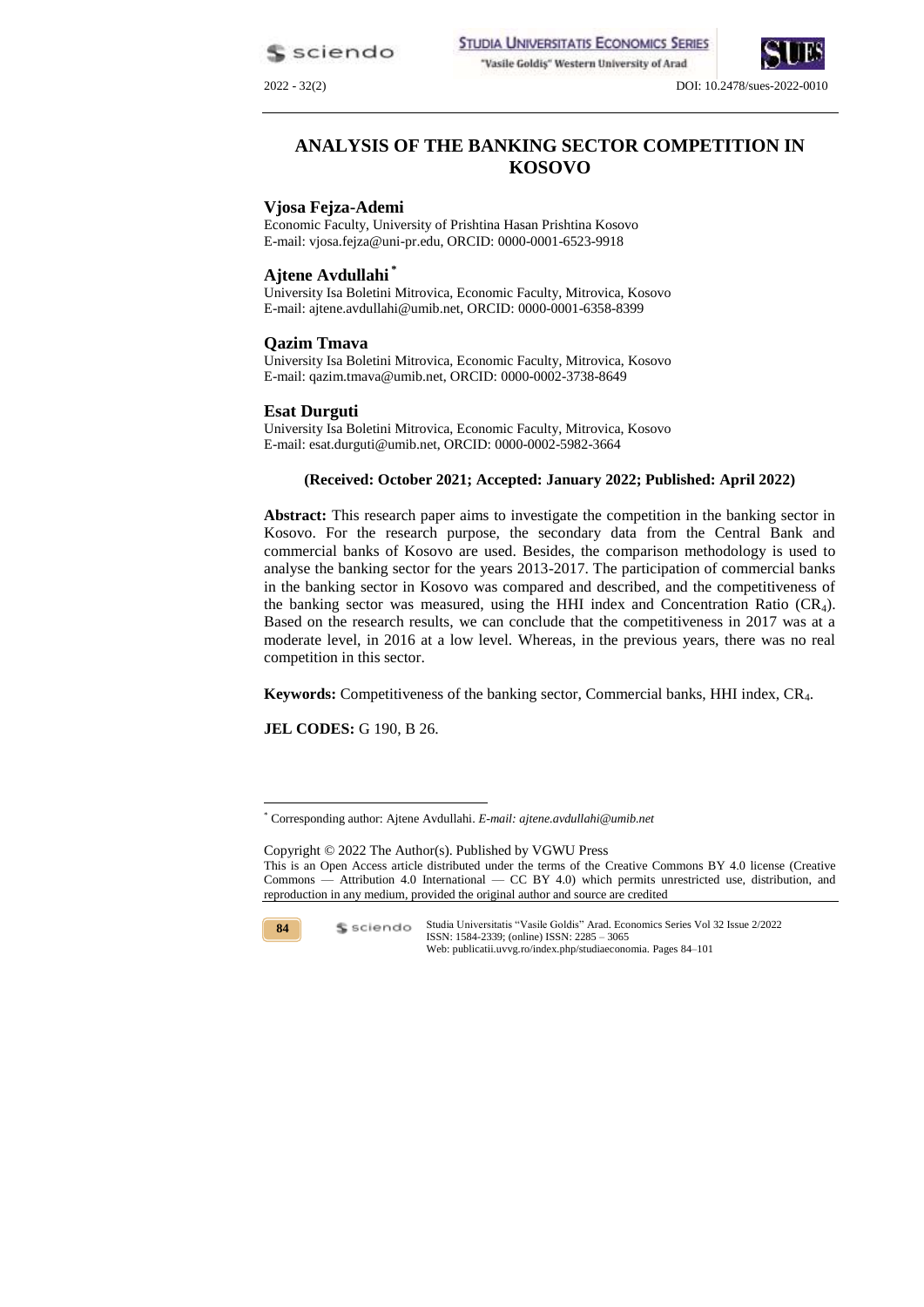

# **1. Introduction**

The banking sector worldwide is facing a very competitive, complex and dynamic environment. According to Beerli et al. (2004), this dynamic environment has led this sector to a great transformation. In the present times, financial technology (Fintech) has enabled several financial service options without the traditional visit to banks' premises (Omodero, 2021). Banks are beginning to witness a significant reduction of a crowd in their banking halls due to the evolution of Fintech after the global financial crisis of 2008 (Omodero, 2021).

The major role of the entire financial system in any nation is fund appropriation through financial intermediation (Ademosu & Morakinyo, 2021). The banking sector is an integral part of an economy. According to Chaker (2015), the design of services in the banking sector differs greatly from the design of products in the manufacturing sector, for the fact that services are intangible while products are tangible.

Commercial banks provide financial services necessary for enterprises and household to undertake their business (Hyz, 2020) as they provide a means to hold and exchange financial assets. Banks make intermediate savings for productive investments by providing loans to businesses and consumers, which also enables the risk-sharing (Northcott, 2004).

The financial institutions needed to improve operational efficiencies and merely support existing processes with fewer resources in order to improve profit (Avdullahi & Fejza, 2015). The efficient operation of the financial system ensures a steady stream of income and expenditure in the economic circuit, whereas, an inefficient financial system causes large fluctuations in the product, employment and price levels in the economy (Hyz, 2020). A weak and underdeveloped banking sector not only jeopardizes the long-term sustainability of an economy but can lead to financial crises, which further lead to economic crises (Bhatt & Gor, 2012). When banks are functioning as expected, depositors' money is safe, active developmental roles banks are expected to play in the economy are not thwarted, little or no pressure is mounted on the government to bail out banks in crisis and most importantly banking operating activities are sustainably profitable (Sanni, Salami, & Uthman, 2020).

Banking competition is expected to provide welfare gains by reducing monopoly rents and cost inefficiencies, favouring a decrease in loan rates and then an increase in investment (Pruteanu-Podpiera et al., 2008). The fundamental importance for the growth of a well-functioning financial system in general, and a banking sector in particular, has been a topic of discussion and research for some time in the empirical literature (King & Levine, 1993; Levine, 1997). The economic arguments in favor of competition have mostly been transplanted from the industrial organization (IO) literature (Alhadeff, 1954; Fischer, 1968; Rhoades,

Studia Universitatis "Vasile Goldis" Arad. Economics Series Vol 32 Issue 2/2022 S sciendo ISSN: 1584-2339; (online) ISSN: 2285 – 3065 Web: publicatii.uvvg.ro/index.php/studiaeconomia. Pages 84–101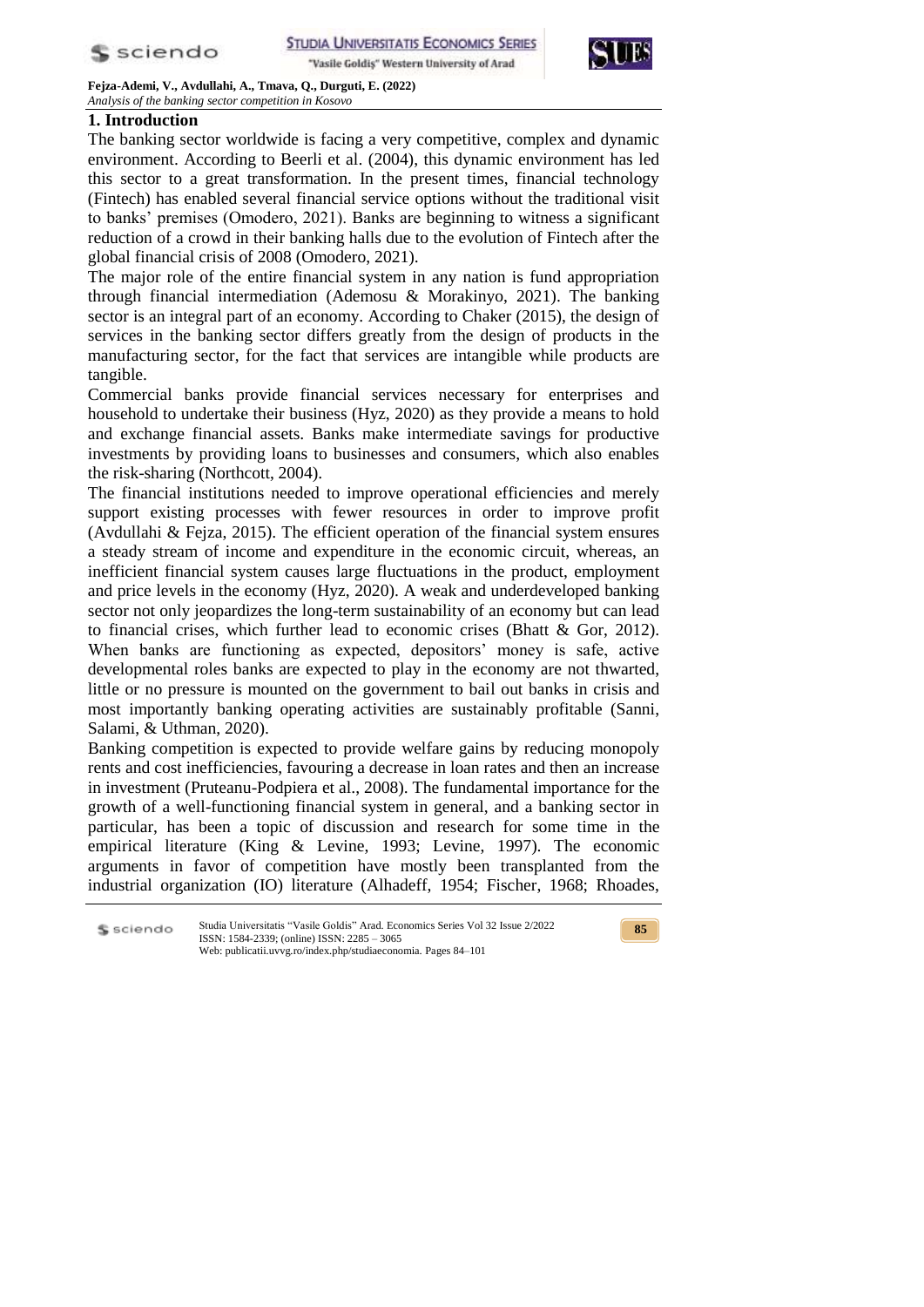



1982; Gilbert, 1984; Freixas & Rochet, 1997). It is argued that competition ensures that costs are minimized and the prices of banking services are such that resources are allocated efficiently (Allen et al., 2002). On the other hand, if banks gain market power, they can benefit by charging higher interest rates on loans, paying lower interest rates on deposits, and distorting savings and investment decisions for households and businesses (Allen et al., 2002). When a banking system does not work well, there is potential for financial instability. Lack of banking competition can negatively affect entry as well as the growth of new firms and leads to the delayed exit of old firms (Cetorelli, 2003). Besides, Petersen & Rajan (1995) argue that in markets with higher bank concentration growth rates in the number of new enterprises are higher.

The banking sector in Kosovo has been studied and analyzed by many researchers and experts. Fejza et al., (2018) investigated customer behavior in commercial banks of Kosovo. Besides, the quality management system and efficiency improvement in the financial sector were explored as well (Lleshi & Lani, 2017; Avdullahi & Fejza, 2015; Zogjani et al., 2018). The impact of capital adequacy on returns of assets aroused the interest of Shabani et al., (2019). Loan portfolio and nonperforming loans (NPL) in Kosovo and Western Balkan Countries were investigated by Tmava et al. (2018). There are few research papers regarding the banking sector competition in Central, Eastern, and Southeastern European countries (Mustafa & Toçi, 2018a; Mustafa & Toçi, 2018b), but none of them explored and analyzed the banking sector competition only in Kosovo. Therefore, this research paper aims to fill this gap in the literature.

#### **2. Literature review**

According to the banking literature, the lack of banking competition negatively affects the economy of a country, resulting in higher prices for financial products and services, and in this case start-ups and small firms are most affected as their access to finance is reduced (Cetorelli & Strahan, 2006; Beck et al., 2006). According to Allen & Gale (2004), a less concentrated banking sector is more prone to financial crises than a concentrated banking sector with a few banks. The U.S., with its large number of banks, experienced much greater financial instability than the U.K or Canada, where the banking sector is dominated by fewer larger banks (Allen & Gale, 2000). On the other hand, Boyd & De Nicolo (2005) confirm that centralized banking systems increase market power, which enables banks to charge firms with higher interest rates. Based on this they found a positive relationship between bank concentration and fragility, as well as the likelihood of systematic distress (Boyd & De Nicolo, 2005). Mishkin (1999) stressed that policymakers in a centralized banking system are more concerned about the failures of banks than in a competitive system. These implicit "too big to fail"

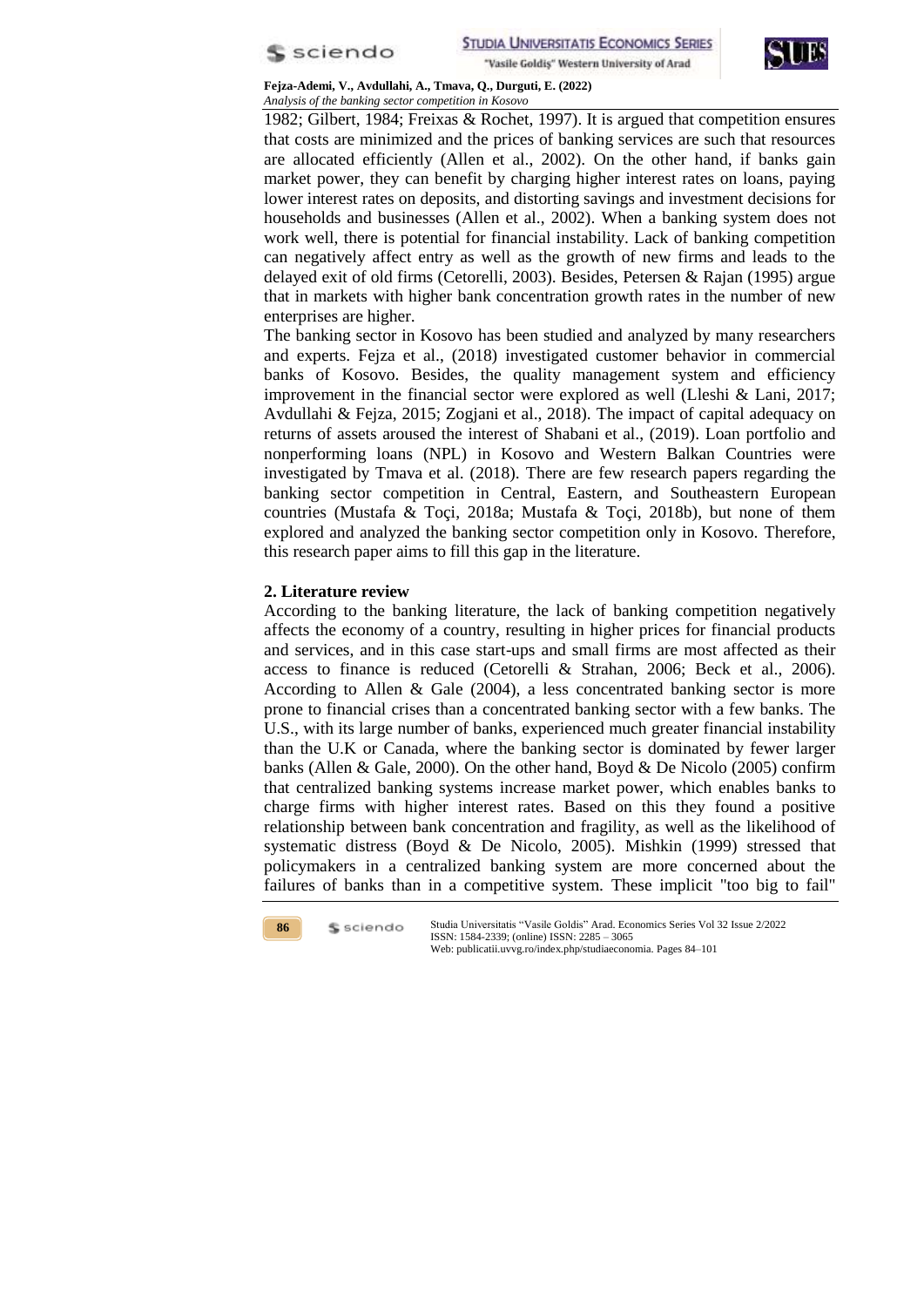

"Vasile Goldis" Western University of Arad



**Fejza-Ademi, V., Avdullahi, A., Tmava, Q., Durguti, E. (2022)** *Analysis of the banking sector competition in Kosovo*

policies enable banks to receive larger subsidies that intensify risk-taking incentives and thus increase the fragility of the banking system (Mishkin, 1999). Nabiyev et al. (2016) conclude that improvement in government effectiveness decreases the probability of a banking crisis. Given that the theory makes ambiguous predictions concerning the relationship between market structure and competition of the banking system as well as the stability of the banking sector, Beck (2008) in his research raises the question: Are Bank Competition and Financial Stability Friends or Foes?

According to a longitudinal estimation analysis in CIS countries, Nabiyev et al. (2016) found that the level of competition does not significantly affect the probability of banking crisis, whereas credit growth decreases the probability of banking crisis. On the other hand, higher inflation increases the probability of a banking crisis in the investigated countries Nabiyev et al. (2016).

The benefits from a competitive banking system for the customers and the whole society are lower prices and higher quality of financial products (Boyd & De Nicol´, 2005). Also, the influence of a competitive banking system on financial stability remains an ongoing debate in the literature (Tabak et al., 2012). Based on the findings from some research the competition pressures banks to operate with a minimum capital and thus, enhances risk-taking behavior of banks (Hellmann et al., 2000; Allen & Gale, 2004). Other authors have the opposite view, noting that crises are less likely to occur in competing banking systems (Boyd & De Nicol´, 2005; Beck et al., 2006). According to Tabak et al. (2012) competition affects risktaking in a non-linear way, considering that high and low competition levels enhance financial stability, whereas average competition has the opposite effect. According to these authors, the relationship is essentially explained by the size and capitalization of the bank. This is mainly because the largest banks benefit more from the competition, as well as the greater capital ratio is beneficial for banks operating in collusive markets (Tabak et al., 2012).

The literature on banking competition methodologically can be divided into two major categories: studies under a structural approach and non-structural approach (Rafay & Farid, 2018). According to Baumol et al. (1983), the genesis of the structural approach comes from the classical theory of Industrial Organization (IO) which deploys the Structure Conduct Performance mechanism. Anzoategui et al. (2010) stress that the structural approach assesses bank competition by examining measures of market structure such as concentration ratios (the share of assets held by the top institutions) or indices such as the Herfindahl-Hirschman Index. Based on this approach it is asserted that the high concentration in the industry causes lower competition. The structural approach uses Herfindahl Hirschman Index (HHI) and concentration ratios to determine the level of industry competition (Berger & Hannan, 1989; Hannan, 1991; Rafay & Farid, 2018). On the other hand,

Studia Universitatis "Vasile Goldis" Arad. Economics Series Vol 32 Issue 2/2022 S sciendo ISSN: 1584-2339; (online) ISSN: 2285 – 3065 Web: publicatii.uvvg.ro/index.php/studiaeconomia. Pages 84–101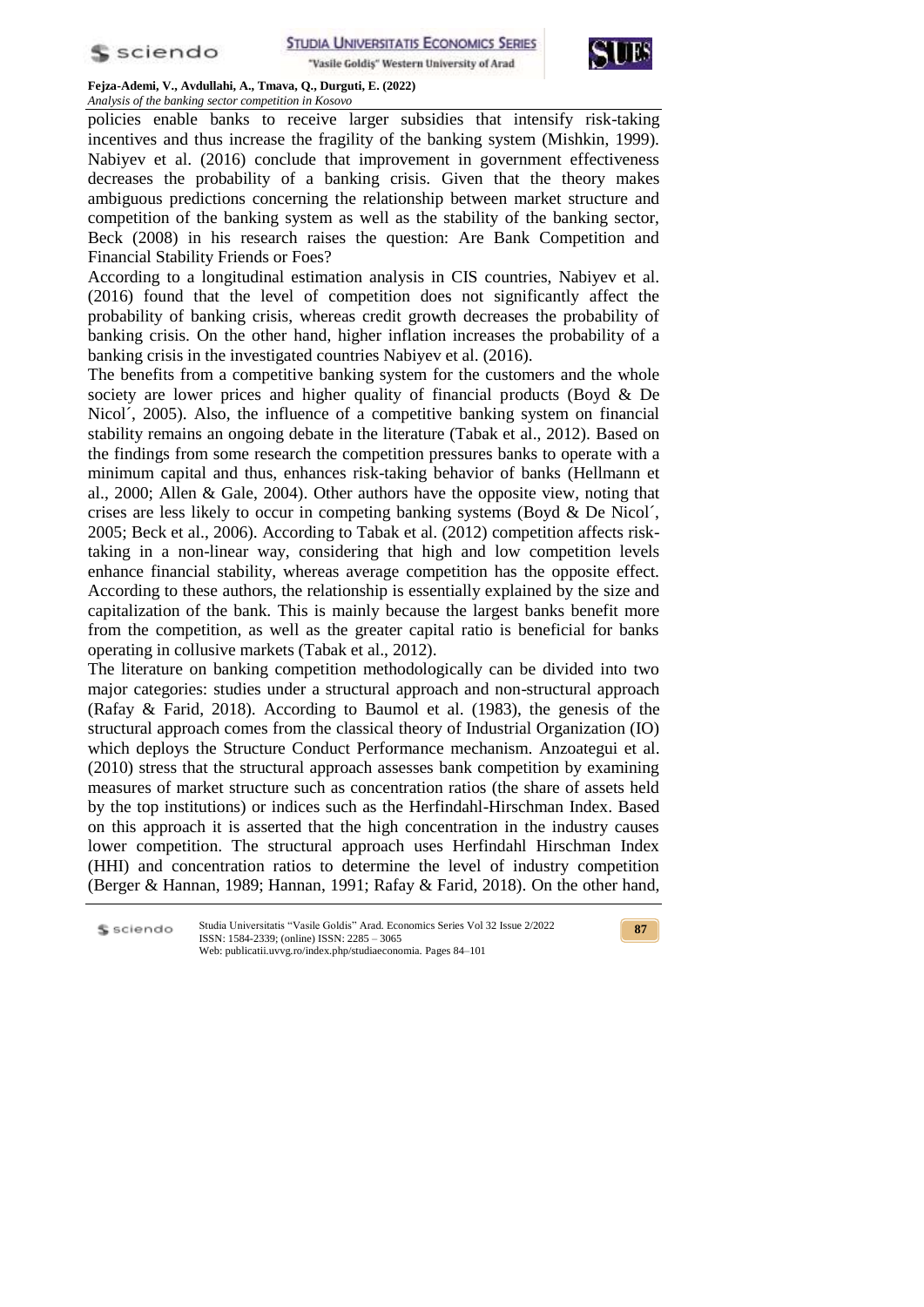



the non-structural approach has been developed around new empirical organization theory. According to Rafay & Farid (2018), this approach asserts that using market indicators such as concentration indexes and measures of size and profitability to assess banking competition does not accurately describe the competition. The aforementioned variables are shaped up by multiple macro-economic variables like taxation, the judicial system and bank-specific micro factors like risk preferences and scale of operations (Baumol et al., 1983). However, according to Iveta (2012), the HHI index stresses the importance of larger banks by assigning them greater weight than smaller banks, and it incorporates each bank individually so that arbitrary cut-offs and insensitivity to the share distribution are avoided. In this research, we have focused on applying the structural approach, particularly the HHI index and Concentration Ratio  $(CR<sub>4</sub>)$  to measure the competitiveness of the banking sector in Kosovo.

To measure the competitiveness of a particular industry or sector, the HHI index, or as known the Herfindahl Hirschman index, was used. The Herfindahl-Hirschman Index (HHI) has gained prominence in the industrial organization discipline since it was adopted by the U.S. Department of Justice in 1982 as the primary market concentration guide (Levin, 1990; Akomea & Adusei, 2013). In 1950, Herfindahl proposed the index for calculating market concentration, but without including in the formula the squaring of the market share of each firm that is part of a particular sector or industry (Diallo & Tomek, 2015). Later, in 1964, author Hirschman supplemented this formula given by Herfindahl, adding the squaring the market share of each industry firm as additional mathematical action within the formula, transforming it as can be seen into formula 1 (Hirschman, 1964).

*HHI* = 
$$
\sum_{i=1}^{n} Si^2
$$
 *........ ........ ........ ........ ........ ........ ........ ........ ... ... ... ... ... ... ... ... ... ... ... ... ... ... ... ... ... ... ... ... ... ... ... ... ... ... ... ... ... ... ... ... ... ... ... ... ... ... ... ... ... ... ... ... ... ... ... ... ... ... ... ... ... ... ... ... ... ... ... ... ... ... ... ... ... ... ... ... ... ... ... ... ... ... ... ... ... ... ... ... ... ... ... ... ... ... ... ... ... ... ... ... ... ... ... ... ... ... ... ... ... ... ... ... ... ... ... ... ... ... ... ... ... ...*

Si - market participation of each firm in a given industry/sector

Therefore, in the literature, this index is referred to as the Herfindahl Hirschman Index (Diallo & Tomek, 2015). The participation of firms in the market can be measured through percentages or numbers, but they are expressed through percentages when we are dealing with the calculation of this index. Thus, if the market share of firms is expressed in percentage, then the maximum value that the H index can take is  $100^2$ , or  $10,000$  (Diallo & Tomek, 2015). If the value of the HH index is 10,000, it indicates that  $Si = 1$  and in a given sector or industry there is only one firm, as is the case with monopoly (Krasniqi, 2018). The smaller the value

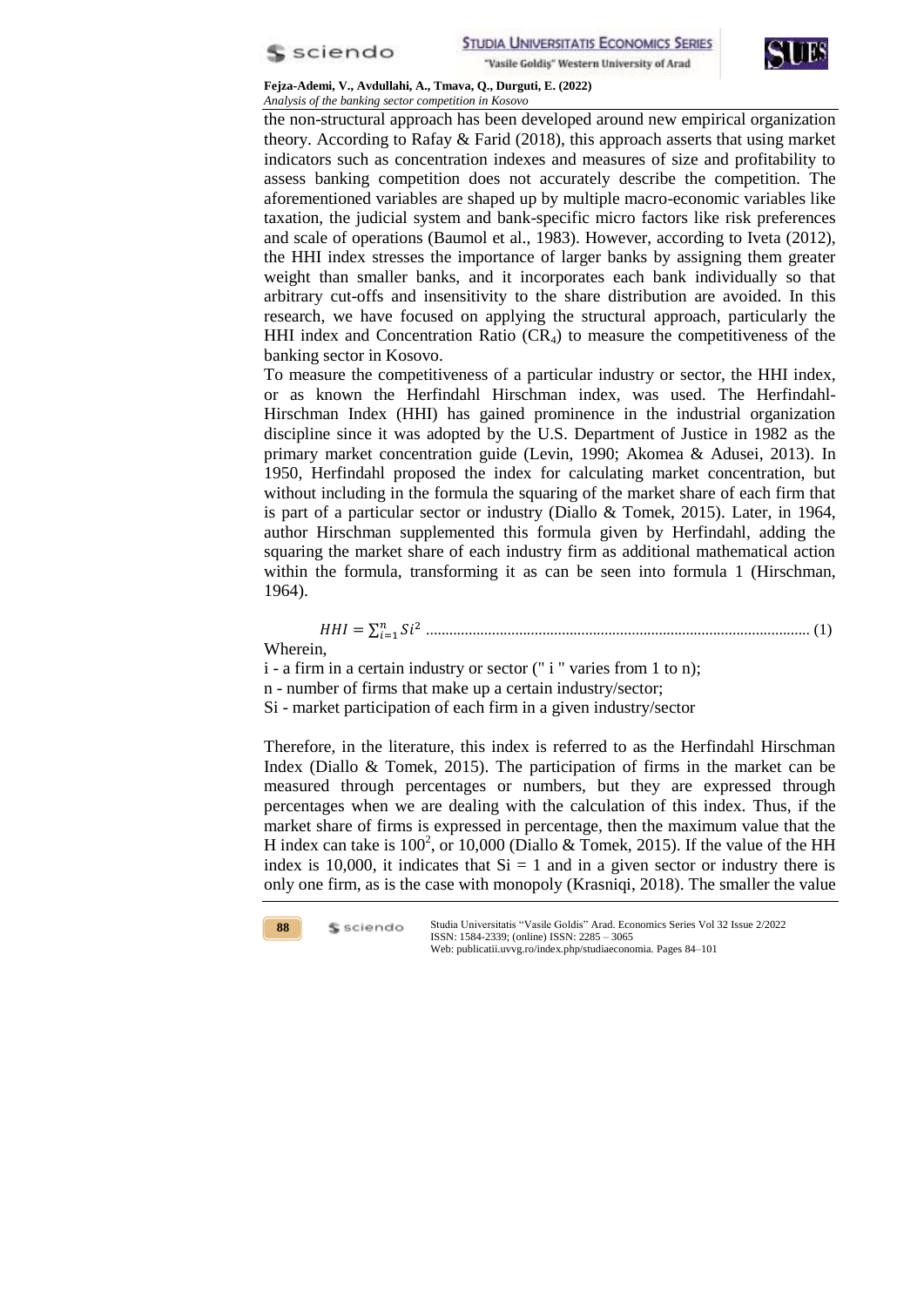

**STUDIA UNIVERSITATIS ECONOMICS SERIES** 

"Vasile Goldis" Western University of Arad



**Fejza-Ademi, V., Avdullahi, A., Tmava, Q., Durguti, E. (2022)** *Analysis of the banking sector competition in Kosovo*

of the index is, the greater the competition (Diallo & Tomek, 2015). In other words, if the value of the HHI index is equal to zero, this indicates the case of full competition, i.e. the sector is made up of a large number of small firms (Krasniqi, 2018). Whereas, if the value of the index is between 100 and 1000, then this means that the market or sector is not concentrated, so there is no full competition, but there is a large number of enterprises in it (Diallo & Tomek, 2015). On the other hand, if the value of the index is between 1000 and 1800, then it means that a certain sector or market is to a certain degree concentrated, which means that it consists of a small number of enterprises. (Diallo & Tomek, 2015).

Another straightforward method is to calculate the share of the industry's output or assets that are owned by a few dominant firms (Park, 2016). One of the early indicators taking market concentration into account is the Concentration Ratio which is defined as the sum of market shares of the largest markets in the industry (Lijesen et al.,2002). The concentration ratio (CR) shows the degree to which an industry is dominated by a small number of large firms or made up of many small banks (Iveta, 2012). With that broad definition come  $CR_4$ ,  $CR_8$ ,  $CR_{10}$ , ...  $CR_k$  as can be seen in formula 2. The ratio commonly used is the concentration ratio of four companies -  $CR_4$  (Akomea & Adusei, 2013). Summing over the market shares of the k largest banks in the market, it takes the form (Iveta, 2012):

∑ ………………………………………………………………… (2)

Wherein,

i - a firm in a certain industry or sector (" i " varies from 1 to n);

k – number of the largest firms (banks) in the market;

Si - market participation of each firm (bank) in a given industry/sector.

CR gives equal emphasis to the k leading banks but neglects the many small banks in the market (Iveta, 2012). There is no rule for the determination of the value of k, so the number of banks included in the concentration index is rather an arbitrary decision (Iveta, 2012). The main problem with this indicator is the arbitrary character of its cut-off point (Lijesin et al., 2002). If the  $CR_k$  measure is less than 50 (indicating that the four largest firms own less than 50% of the market), then the industry is considered to be very competitive, with several other firms competing, but none owning a very large share of the market (Akomea & Adusei, 2013). On the other extreme, if the  $CR_k$  measure is 90, then one firm controls about 90% of the market and that is effective, a monopoly (Akomea & Adusei, 2013).

## **3. Research methodology**

For the research purpose of this paper, secondary data are used and analyzed. These data are collected from the publications of official reports and documents of

| S sciendo | Studia Universitatis "Vasile Goldis" Arad. Economics Series Vol 32 Issue 2/2022<br>ISSN: $1584-2339$ : (online) ISSN: $2285 - 3065$ | 89 |
|-----------|-------------------------------------------------------------------------------------------------------------------------------------|----|
|           | Web: publicatii.uvvg.ro/index.php/studiaeconomia. Pages 84–101                                                                      |    |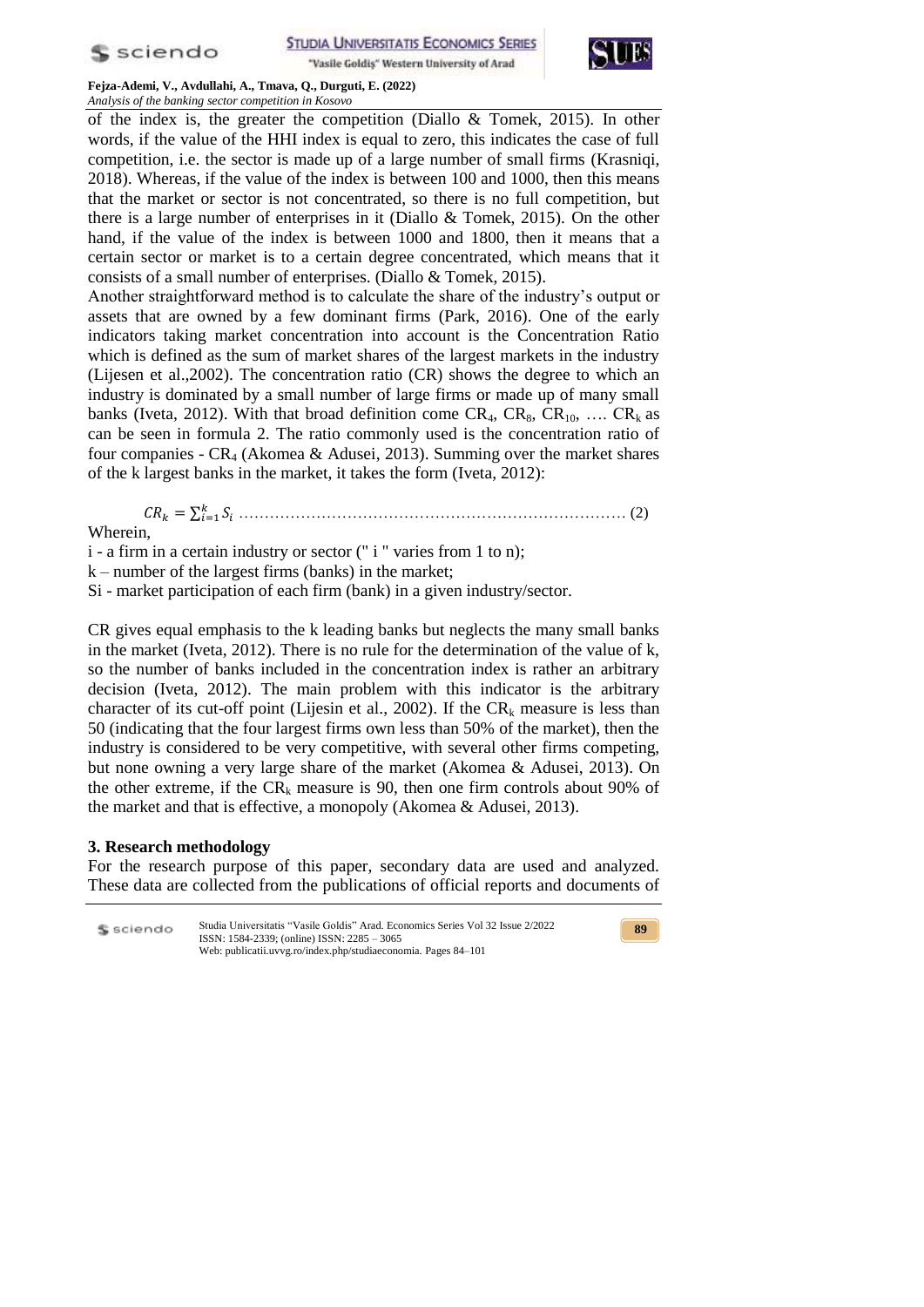



the Central Bank of Kosovo, commercial banks operating in Kosovo, from the literature reviewed by numerous authors and from many publications in scientific journals. To achieve the best concept, idea and understanding of the banking sector operating in Kosovo, historical, descriptive, analytical and comparative methods are used.

This research provides an overview of the banking system in the Republic of Kosovo. Whereas, initially is presented the structure of the banking system in Kosovo, as well as the commercial banks operating in Kosovo. The market share of commercial banks in the banking sector in Kosovo is compared and described, according to the total assets owned by each commercial bank. Whereas, the competitiveness of the banking sector was measured for the period 2013-2017 using the HHI index and the concentration ratio CR4. Based on the literature review and research results, the conclusions are drawn.

## **4. Empirical results**

#### **4.1. The structure of the financial system and banking sector in Kosovo**

The financial system in Kosovo has an important role in the country's economy. This system includes several different categories of financial institutions. Kosovo's financial system is moderately new that started operating at the end of '99, whereas previously there was no modern banking system in terms of providing financial intermediation based on circumstances of the market economy (Durguti et al., 2020). According to data from the Central Bank of Kosovo - CBK (2017), the financial system consists of commercial banks, pension funds, insurance companies, microfinance institutions and financial subsidiaries.

The number of financial institutions in Kosovo during 2017 is similar to previous years. According to data published in the Financial Stability Report (CBK, 2017), only among two sectors changes were recorded. In the sector of financial subsidiaries, there were three new entrant institutions. Whereas, one institution withdrew from the market in the sector of microfinance and non-bank financial institutions (CBK, 2017). When analyzing the trend of financial institutions for the last five years, we see that in 2013, there were only nine banks in the banking sector in Kosovo. Since 2014, this number reached ten, and until 2017 there were no changes in the market. On the other hand, based on the report of the Quarterly Assessment of the Financial System for the fourth quarter of 2017 (CBK, 2018), the value of the assets of the financial system in Kosovo at the end of 2017 was 5.92 billion Euros, which corresponds to an annual increase of 9.9%.

The structure of the banking sector in Kosovo is dominated by foreign-owned banks, where according to the financial stability report (CBK, 2017), three of the eight foreign-owned banks have their country of origin in Turkey, while the other five banks in Austria, Germany, Slovenia, Albania and Serbia.

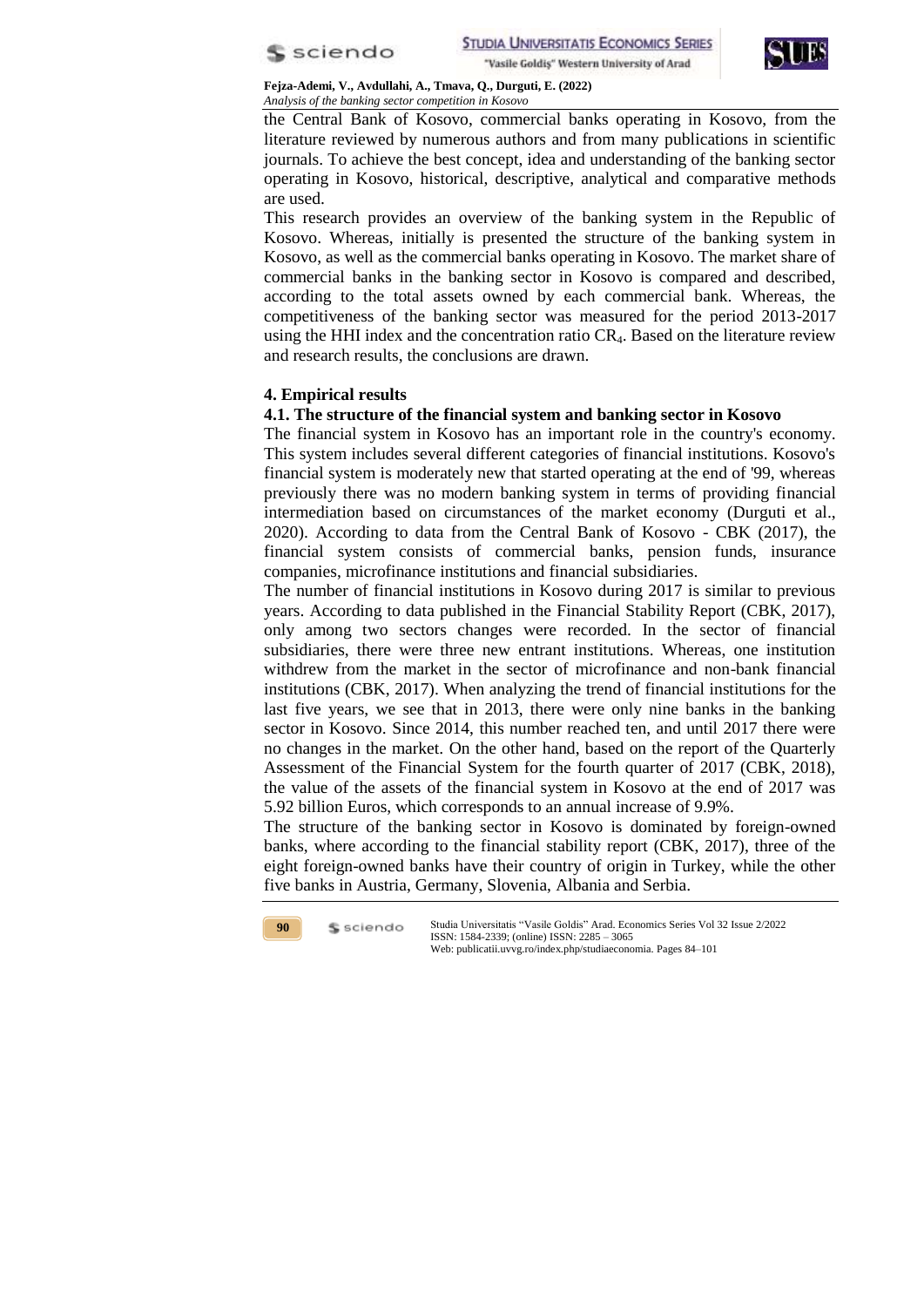

**STUDIA UNIVERSITATIS ECONOMICS SERIES** "Vasile Goldis" Western University of Arad



**Fejza-Ademi, V., Avdullahi, A., Tmava, Q., Durguti, E. (2022)** *Analysis of the banking sector competition in Kosovo*

The commercial banks in Kosovo mainly deal with loans and deposits. According to Tmava et al. (2018) loan participation in the GDP of Kosovo for the period, 2008-2015 was 34.16%, which presents the lowest participation of loans in GDP among the Western Balkan countries. Shijaku & Kalluci (2013) found that lending is positively linked to economic growth. Tmava et al. (2018) found that among the biggest banking challenges in Kosovo are Nonperforming loans (NPLs), although Kosovo's experienced the lowest NPLs level, throughout the Western Balkan region. The reasons for the high non-performing loans (NPLs) were multiple, starting from the legacies inherited from the centrally-planned economies, the poor corporate governance of the newly created banks, the weak institutions, and the poor macroeconomic performance (Mustafa & Toçi, 2018a).

The total value of assets of the commercial banking sector estimated until 2017, was 3.67 billion Euros, which represents an annual increase of 7% (CBK, 2017). This increase compared to that of the last 5 years in the same reporting period, can be seen from the data presented in figure 2. Hence, the total value of assets of the banking sector in 2017 increased by 2% compared to the previous year of the same reporting period, where the value of 5% was recorded. Whereas, only in 2014, the total value of assets of the banking sector was higher, with 9.8%

# **4.2. Market share of commercial banks in the banking sector in Kosovo**

According to the Central Bank of Kosovo (CBK) data published on its official website (CBK, 2015), in Kosovo, there are 10 Commercial Banks, of which 8 are in foreign ownership, while only 2 of them are in local ownership. Banks that operate in the Kosovo market are:

- Bank for Business (BpB),
- Economic Bank,
- Raiffeisen Bank,
- Procredit Bank,
- $\bullet$  TEB j.s.c.,
- NLB Prishtina,
- National Commercial Bank (BKT),
- Turkey IS Bankasi,
- Turkiye Cumhuriyeti Ziraat Bankasi,
- Commercial Bank j.s.c. Belgrade.

These banks offer a full package of banking products and services, such as loans, guarantees, current accounts, savings accounts, time deposits, domestic and international wire transfers, and services for the storage of valuables (CBK, 2015). In figure 1 are presented the total assets of all banks for the period of five years

Studia Universitatis "Vasile Goldis" Arad. Economics Series Vol 32 Issue 2/2022 S sciendo ISSN: 1584-2339; (online) ISSN: 2285 – 3065 Web: publicatii.uvvg.ro/index.php/studiaeconomia. Pages 84–101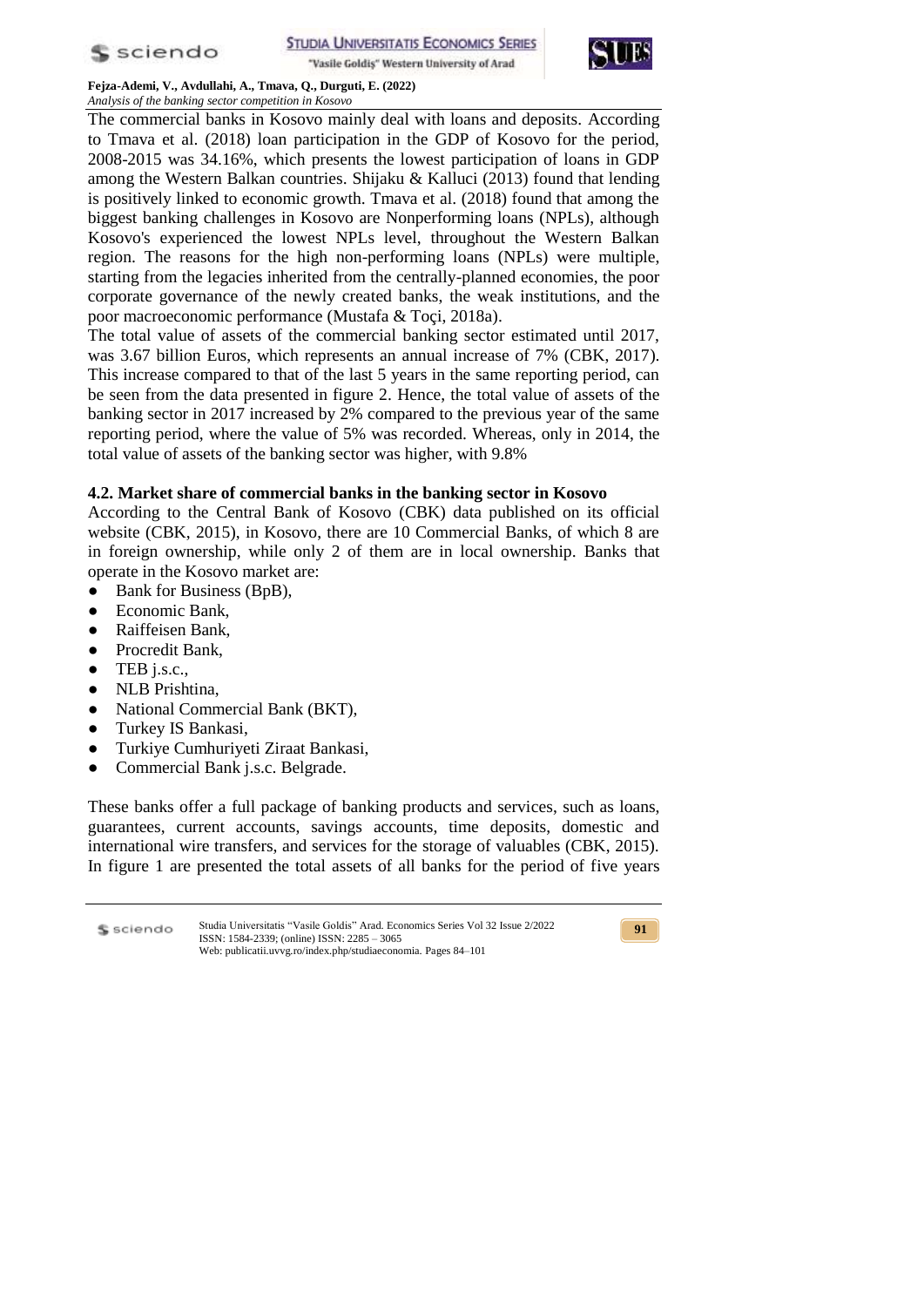



(2013-2017) as well as a comparison was made to identify the ranking of banks participating in the market share according to the assets they possess.

|                              |       |       | sector |          |          |
|------------------------------|-------|-------|--------|----------|----------|
| Tassets in '000€<br>Pa<br>Ca |       |       |        |          |          |
|                              | 2017  | 2016  | 2015   | 2014     | 2013     |
|                              | 793,2 | 801   | 792    | 802      | 791      |
| $\frac{1}{2}$ Bp B           | 204,8 | 163,4 | 133,9  | 115,2    | 113,5    |
| B.EK                         | 239,3 | 223   | 184    | 172      | 178,3    |
| <b>RBKO</b>                  | 900,9 | 879,6 | 831,4  | 760,8    | 698,1    |
| EEBSh.a.                     | 488,5 | 429,3 | 410,6  | 369,3    | 372,4    |
| <b>MINLB</b>                 | 584,1 | 516,1 | 464,7  | 463,5    | 464      |
| <b>BKT</b>                   | 345   | 328   | 289    | 246      | 220      |
| <b>BISBank</b>               | 99,8  | 74,3  | o      | $\Omega$ | $\Omega$ |
| Ziraat                       | 24    | 17,8  | 11,3   | 0        | 0        |
| <b>KBAB</b>                  | 65,2  | 0     | 0      | 0        | 0        |

**Figure 1 Participation of commercial banks in the Banking Sector in Kosovo** Source: Authors' calculations based on the balance sheets data of commercial banks in Kosovo from the CBK website.

As seen in the above chart, the dominant bank with its assets in the banking sector in Kosovo for three consecutive years is Raiffeisen Bank, with 24% of the market share. The second is ProCredit Bank, followed by NLB Bank, TEB bank, Economic Bank, BKT, Bank for Business, Turkiye IS Bankasi, Commercial Bank and Ziraat bank - which is ranked lowest for the year 2017. In the period from 2015 to 2017, there were no differences in the ranking of the participation of commercial banks in the banking sector.

# **4.3. The measurement of the competitiveness for the banking sector with the HHI index**

The total assets of all banks for the period of five years (2013-2017) are presented in table 1. In 2013 and 2014, the dominant bank in terms of total assets in the

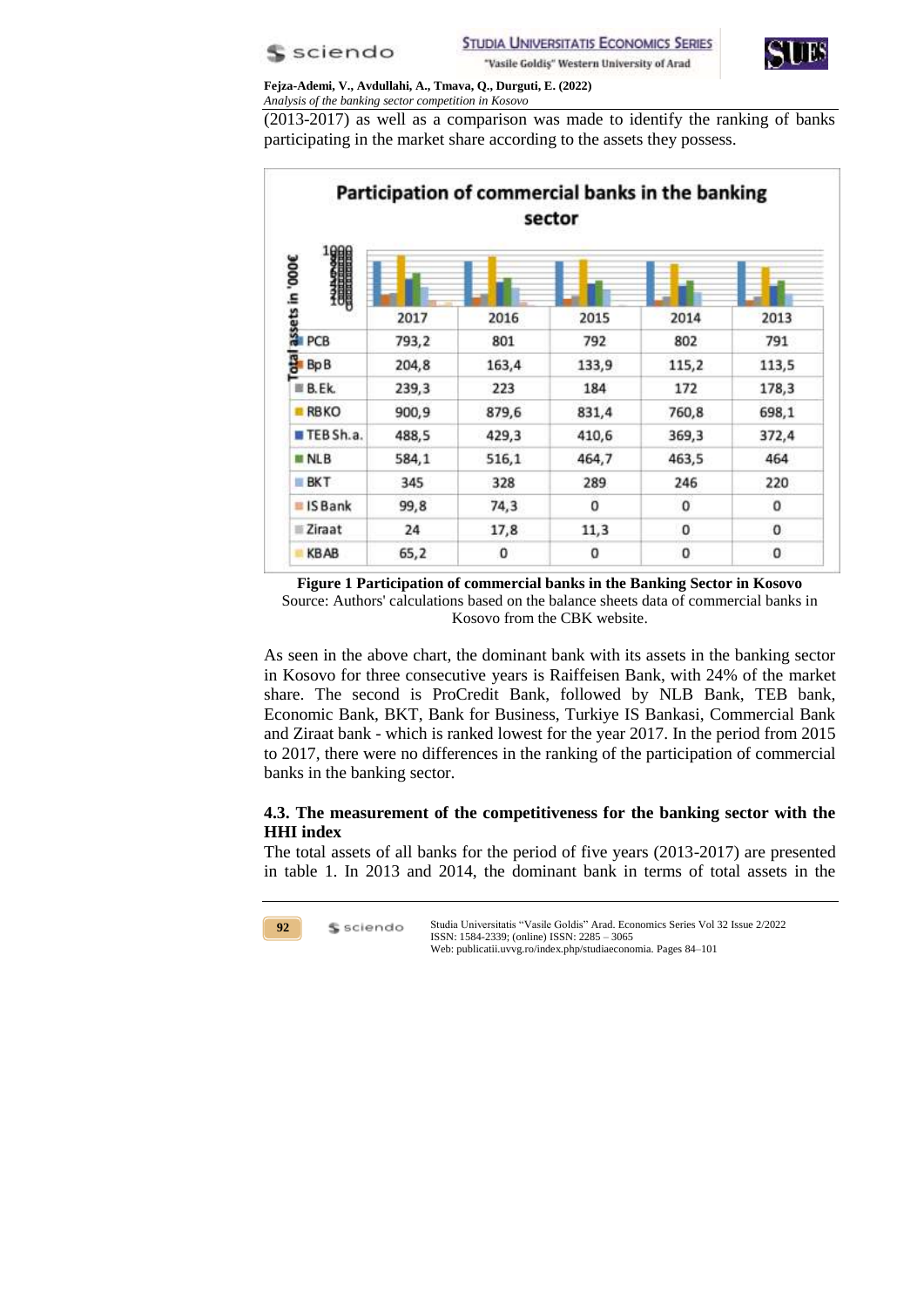

 $(1 - C)$ 

**Fejza-Ademi, V., Avdullahi, A., Tmava, Q., Durguti, E. (2022)** *Analysis of the banking sector competition in Kosovo*

banking sector was ProCredit Bank, followed by Raiffeisen Bank. While other banks have had almost the same ranking as in the last three years.

|                                |                 |               |                 |      |                 |      |                 |      |                 | , подващь С |
|--------------------------------|-----------------|---------------|-----------------|------|-----------------|------|-----------------|------|-----------------|-------------|
| Year                           | 2017            |               | 2016            |      | 2015            |      | 2014            |      | 2013            |             |
| Bank<br>Name                   | Total<br>Assets | $\frac{0}{0}$ | Total<br>Assets | $\%$ | Total<br>Assets | $\%$ | Total<br>Assets | $\%$ | Total<br>Assets | $\%$        |
| <b>PCB</b>                     | 793.2           | 21.2          | 801             | 23.3 | 792             | 25.4 | 802             | 27.4 | 791             | 27.9        |
| <b>B</b> <sub>p</sub> B        | 204.8           | 5.5           | 163.4           | 4.8  | 133.9           | 4.3  | 115.2           | 3.9  | 113.5           | 4.0         |
| Economic<br>Bank               | 239.3           | 6.4           | 223             | 6.5  | 184             | 5.9  | 172             | 5.9  | 178.3           | 6.3         |
| <b>RBKO</b>                    | 900.9           | 24.1          | 879.6           | 25.6 | 831.4           | 26.7 | 760.8           | 26.0 | 698.1           | 24.6        |
| TEB j.s.c                      | 488.5           | 13.0          | 429.3           | 12.5 | 410.6           | 13.2 | 369.3           | 12.6 | 372.4           | 13.1        |
| <b>NLB</b> Bank                | 584.1           | 15.6          | 516.1           | 15.0 | 464.7           | 14.9 | 463.5           | 15.8 | 464             | 16.4        |
| <b>BKT</b>                     | 345             | 9.2           | 328             | 9.6  | 289             | 9.3  | 246             | 8.4  | 220             | 7.8         |
| IS Bank                        | 99.8            | 2.7           | 74.3            | 2.2  | $\Omega$        | 0.0  | $\Omega$        | 0.0  | $\Omega$        | 0.0         |
| Ziraat Bank                    | 24              | 0.6           | 17.8            | 0.5  | 11.3            | 0.4  | $\Omega$        | 0.0  | $\theta$        | 0.0         |
| Commercial<br>Bank j.s.c<br>BG | 65.2            | 1.7           | $\Omega$        | 0.0  | $\overline{0}$  | 0.0  | $\theta$        | 0.0  | $\overline{0}$  | 0.0         |
| Total:                         | 3744.8          |               | 3432.5          |      | 3116.9          |      | 2928.8          |      | 2837.3          |             |

**Table 1 Participation of commercial banks in the banking sector in Kosovo**

Source: Authors' calculations based on the balance sheets data of commercial banks in Kosovo from the CBK website.

Based on the data from the table1, we calculate the HHI index initially for all commercial banks operating in Kosovo for the year 2017 as follows:

 $HHI = \sum_{i=1}^{n} Si^{2} = 21.2^{2} + 5.5^{2} + 6.4^{2} + 24.1^{2} + 13^{2} + 15.6^{2} + 9.2^{2} + 2.7^{2} + 0.6^{2} + 1.7^{2} =$  $449.4 + 30.25 + 40.9 + 580.8 + 169 + 243.4 + 84.7 + 7.3 + 0.36 + 2.9 = 1609$ 

Since the value of the HHI index for 2017 is equal to 1609. Considering that the value is within the intervals 1000 and 1800, it means that the banking sector for 2017 is characterized as a market with moderate concentration, as well as with moderate competition, consisting of a not very large number of institutions. Similarly, as shown in figure 2 we have calculated the HHI index for all the years of the period 2013-2017.

In 2016, the value of the HHI index stands between 1000 and 1800, which indicates that competition in this sector is low.

According to the obtained results, the HHI index has exceeded the value above 1800 for the years 2015, 2014 and 2013, meaning that during these three years the banking industry was characterized by high concentration, as well as a smaller number of institutions that consist this sector, and with lower competition.

| S sciendo | Studia Universitatis "Vasile Goldis" Arad. Economics Series Vol 32 Issue 2/2022<br>ISSN: $1584-2339$ ; (online) ISSN: $2285 - 3065$ |
|-----------|-------------------------------------------------------------------------------------------------------------------------------------|
|           | Web: publicatii.uvvg.ro/index.php/studiaeconomia. Pages 84–101                                                                      |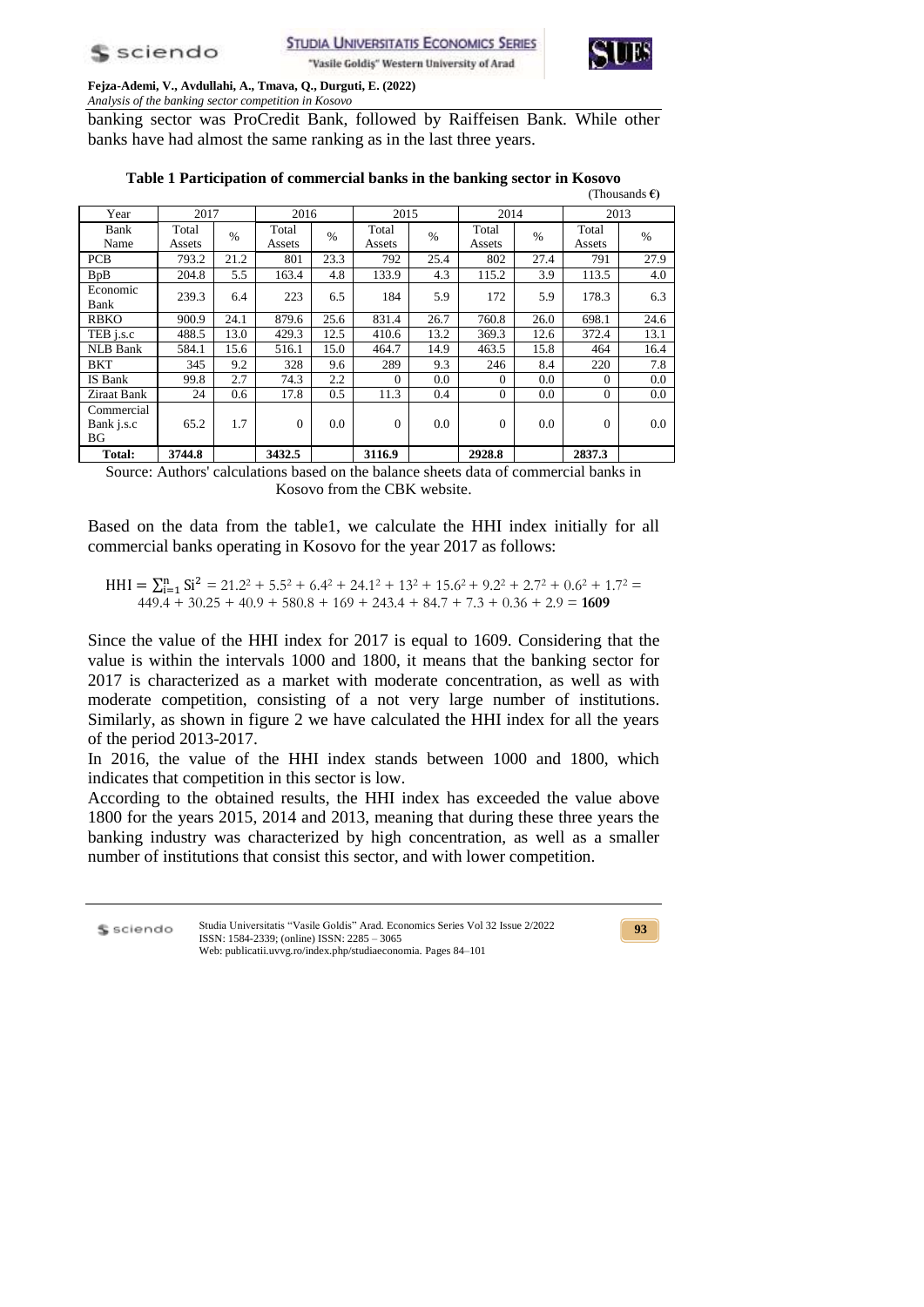**S** sciendo

**STUDIA UNIVERSITATIS ECONOMICS SERIES** "Vasile Goldiş" Western University of Arad



**Fejza-Ademi, V., Avdullahi, A., Tmava, Q., Durguti, E. (2022)** *Analysis of the banking sector competition in Kosovo*



**Figure 2 The measurement of the competitiveness for the banking sector in Kosovo with the HHI index**

Source: Authors' calculations based on data derived from the CBK website for commercial banks in Kosovo.

### **4.4. Measurement of banking sector competition with Concentration Ratio (CR)**

In this section, it is presented another measurement index of market concentration, known as Concentration Ratio (CR), which is one of the first indicators taking market concentration into account. Simplicity and limited data requirements make CR one of the most frequently used measures of concentration in the empirical literature (Iveta, 2012). To calculate the Concentration Ratio (CR) of the commercial banks in Kosovo, we have used data from table 1. Based on the literature review, the CR can be calculated for four, eight, or ten dominated firms in an industry. CR4 is widely in use (Akomea & Adusei, 2013). Considering, that in Kosovo there are four large banks, we have used data from these banks to calculate the concentration ratio (CR4) for the market concentration of the whole banking sector in Kosovo. According to the data presented in table 1, the largest banks in Kosovo from 2013 to 2017 are ProCredit Bank, Raiffeisen Bank, NLB Bank and Teb Bank. We calculate the CR4 for all commercial banks operating in Kosovo for the year 2017 as follows:

$$
CR_4 = \sum_{i=1}^{4} S_i = 21.2 + 24.1 + 13 + 15.6 = 73.9
$$

While the result of the calculated  $CR_4$  in 2017 is 73.9, it means that the banking sector for 2017 is characterized as a market with moderate concentration, as well as

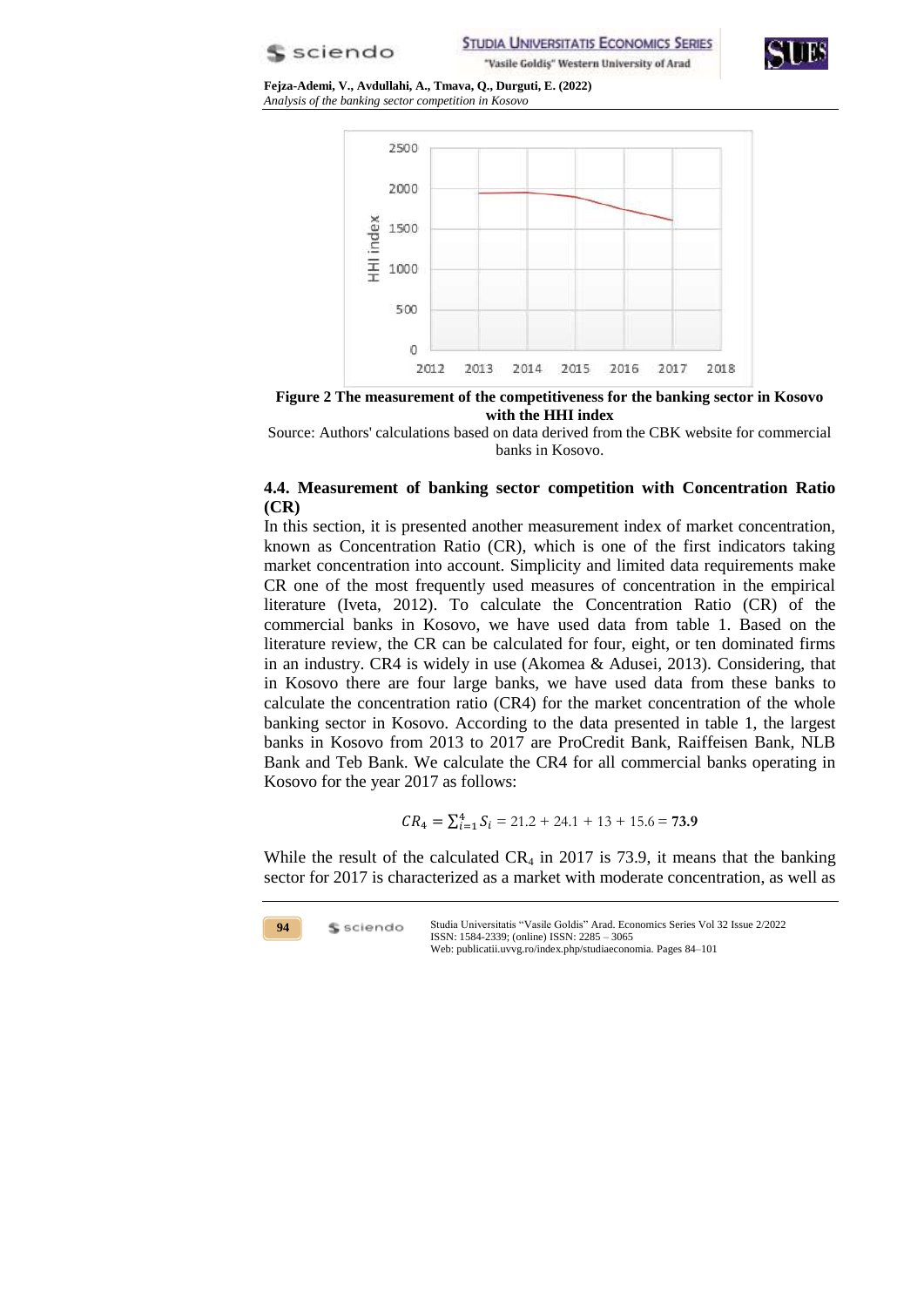



with moderate competition, consisting of a not very large number of institutions. This result indicates that those four largest banks own more than 50% of the market.

Below in figure 3 are presented, the calculation of the  $CR_4$  initially for the research period 2013-2017.



**Figure 3 The measurement of the competitiveness for the banking sector in Kosovo with Concentration Ratio CR<sup>4</sup>**

Source: Authors' calculations based on data derived from the CBK website for commercial banks in Kosovo.

In 2016, the value of the CR4 resulted in 76.4, which indicates that competition in this sector for this year was also low. Based on the obtained results, the  $CR_4$  has exceeded the value above 80 for the years 2015, 2014 and 2013, meaning that during these three years the banking industry was characterized by high concentration, as well as a smaller number of institutions that consist this sector, and with very lower competition.

## **5. Discussions**

Based on the comparison of the results of the HHI Index and CR4, both of them show a moderately decreasing trend over time. Whereas HHI Index decreased from 1940.6 in 2013 to 1609 in 2017, while the CR<sub>4</sub> decreased from 82 in 2013 to 73.9 in 2017. This clearly indicates that the market concentration of the banking sector of Kosovo continually decreased from 2013 to 2017. This decrease in market concentration came as a result of new entrants in the banking sector, considering that when new banks entered the market, the competition among commercial banks

| S sciendo | Studia Universitatis "Vasile Goldis" Arad. Economics Series Vol 32 Issue 2/2022<br>ISSN: $1584-2339$ ; (online) ISSN: $2285 - 3065$ | 95 |
|-----------|-------------------------------------------------------------------------------------------------------------------------------------|----|
|           | Web: publicatii.uvvg.ro/index.php/studiaeconomia. Pages 84–101                                                                      |    |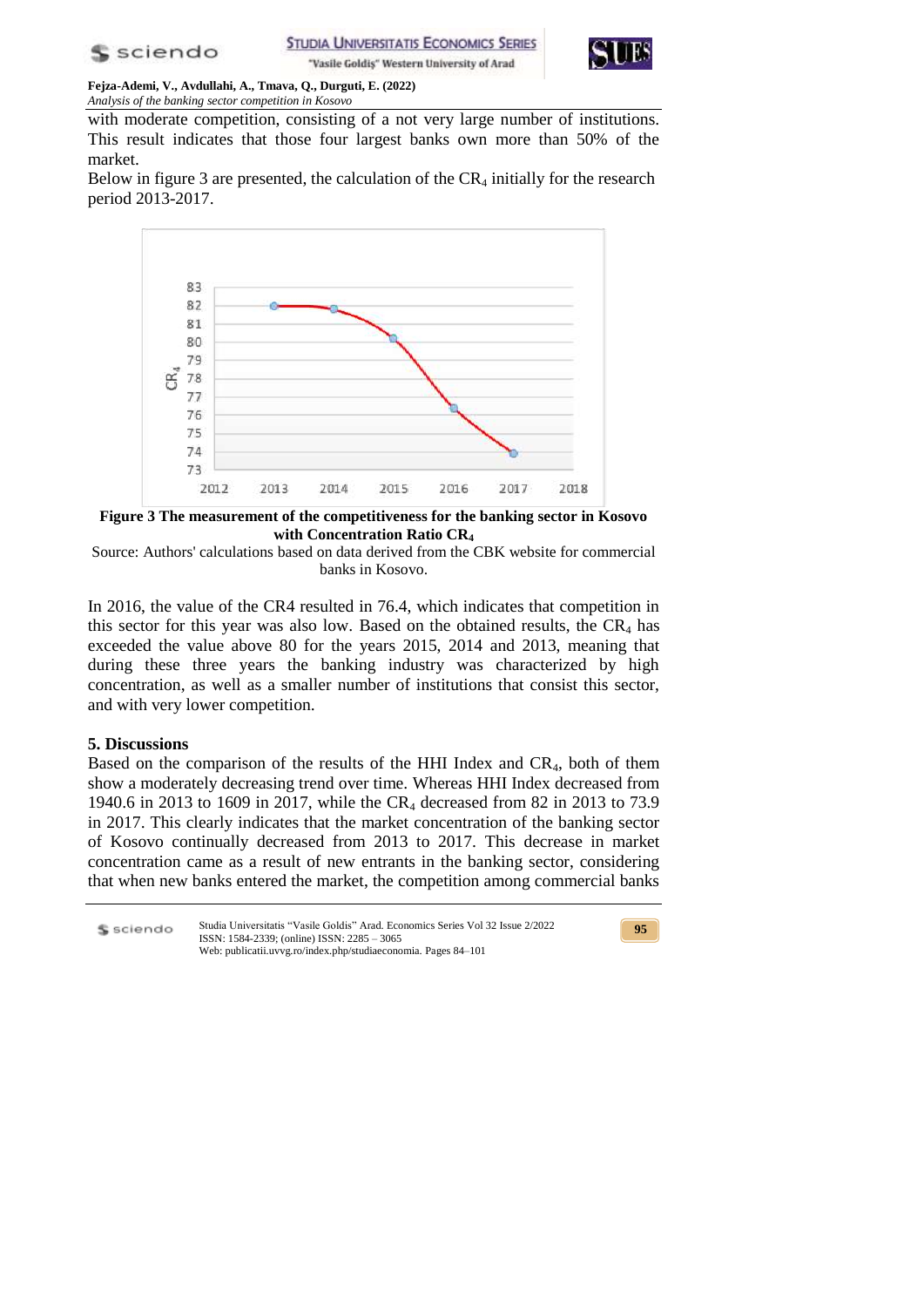



started to be more visible. Although according to the research results, the market concentration of the banking sector of Kosovo in the last years of the research period had experienced a gradual and moderate decline, still we can conclude that it is a highly concentrated market.

## **6. Conclusions**

Based on the findings of this paper from the reviewed literature, as well as the applied calculations, it can be concluded that financial institutions that aim to survive and compete in today's dynamic and everyday increasing market, must attempt to change their development practices of this sector in general. There are only 10 commercial banks actively operating in Kosovo, which affects the competitiveness of this sector in general. According to the calculations applied in this research paper using the HHI index, it is observed that the competitiveness in recent years in the banking sector of Kosovo is at a moderate level, while in previous years, there was no real competition in this sector. The results confirm the argument, that the increases in the HHI generally indicate a loss of pricing power and a decrease in competition, whereas decreases imply the opposite (Chan et al., 2007). Similarly, to the HHI Index results, the values derived from the calculation of the Concentration Ratio for the four largest banks in the banking sector of Kosovo CR4, show a trend of modest decrease, meaning that market concentration changed considerably over the sample period.

Our results are in line with research conducted by Iveta (2012) with a similar number of banks in the Czech banking sector, whereas the dataset of 15 Czech banks was used that covered about 90% of the Czech banking sector. The author found that the values of the HHI index show a trend of modest decrease, meaning that market concentration changed appreciably over the sample period (2000-2010) (Iveta, 2012). If a sector is not characterized by moderate-to-high degree competitiveness, then it cannot be considered an attractive sector for serious new entrants in this same sector. The banking sector in Kosovo must increase competitiveness, given that it facilitates the increase of differentiation of commercial banks by increasing the variety of offers, and products as well as the quality of banking services that are beneficial to customers. According to Mastromatteo & Esposito (2016); Giron et al., (2019), the best possible solution for the construction of a stable financial environment is to enforce a restriction on the absolute size of large banks. Mastromatteo & Esposito (2016), in their proposal, assert a view that pays more attention to regulation based on size restrictions, banking concentration, and the power of large financial groups through a) determining a ceiling, an absolute value for the amount of assets a bank is allowed to own, corrected annually for periodic inflation; or b) set a specific percentage of the national GDP that a bank's asset value may not surpass. If these regulations will

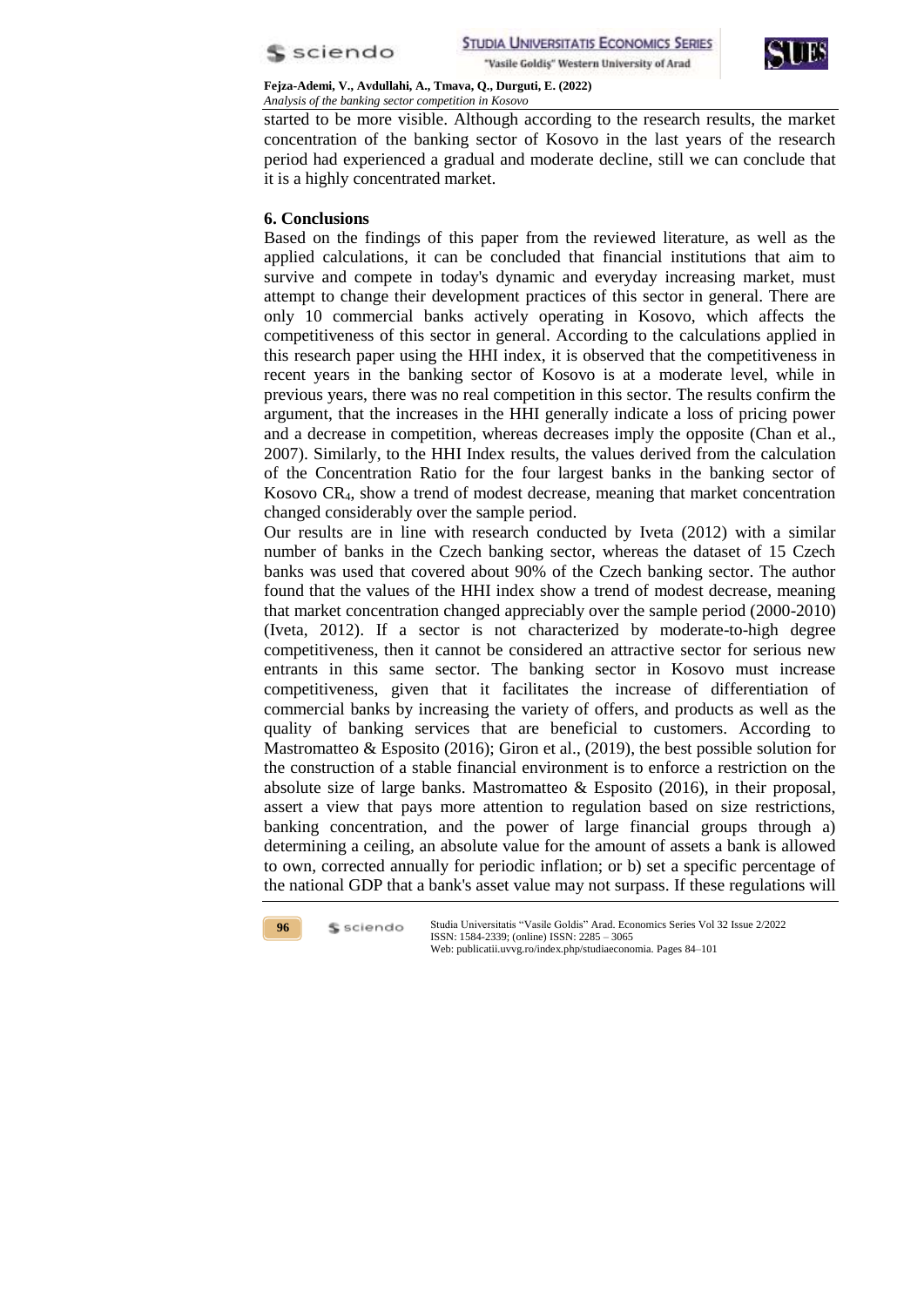

"Vasile Goldis" Western University of Arad



**Fejza-Ademi, V., Avdullahi, A., Tmava, Q., Durguti, E. (2022)** *Analysis of the banking sector competition in Kosovo*

be taken into consideration in Kosovo, the competitiveness of the banking sector in the future might experience improvement. The institutional factors have a significant influence on preventing banking crises (Nabiyev et al., 2016). Therefore, institutions need to create such macroeconomic policies which will lead to a sustainable financial system, otherwise, the regulatory policies and institutions that thwart competition are associated with greater banking system fragility (Beck et al., 2006) that will affect the whole economy of Kosovo. Whereas, the development of a sustainable financial sector, in general, would be of great benefit to customers who would gain from the increased competition in the banking sector, as they would be offered additional offers, lower interest rates, and increased customer care.

This paper attempted to fill the gap in the literature regarding the banking sector competition in Kosovo. In addition to all the contributions of this research paper, there is still room for completion and improvement. Some of the shortcomings and opportunities for improvement are listed below:

• This research paper is focused only on one approach: The structural approach. The critical perception of the structural approach is that increased concentration causes high prices and results in abnormal profits (Rafay & Farid, 2018). Also, the structural approach is focused only on the market share of firms and the number of firms that are part of an industry. The other macro-economic factors like the judicial system, taxation, etc., and micro-economic factors like risk preferences and scale of operations for banks, are not included in the calculation.

• Besides the HHI index and Concentration Ratio (CR), there are also other accurate measures of market power that can be used when applying the Structural Approach. According to Berger et al. (2009), the Lerner Index is a direct measure of competition because it focuses on the pricing power apparent in the difference between price and marginal cost thereby capturing the degree to which a firm can increase its marginal price beyond marginal cost. Therefore, we recommend further research to be conducted to investigate the competition of the banking sector in Kosovo by applying the Lerner index.

## **Acknowledgments**

The authors thank the anonymous reviewers and editor for their valuable contribution.

#### **Funding**

This research received no specific grant from any funding agency in the public, commercial, or not–for–profit sectors.

S sciendo

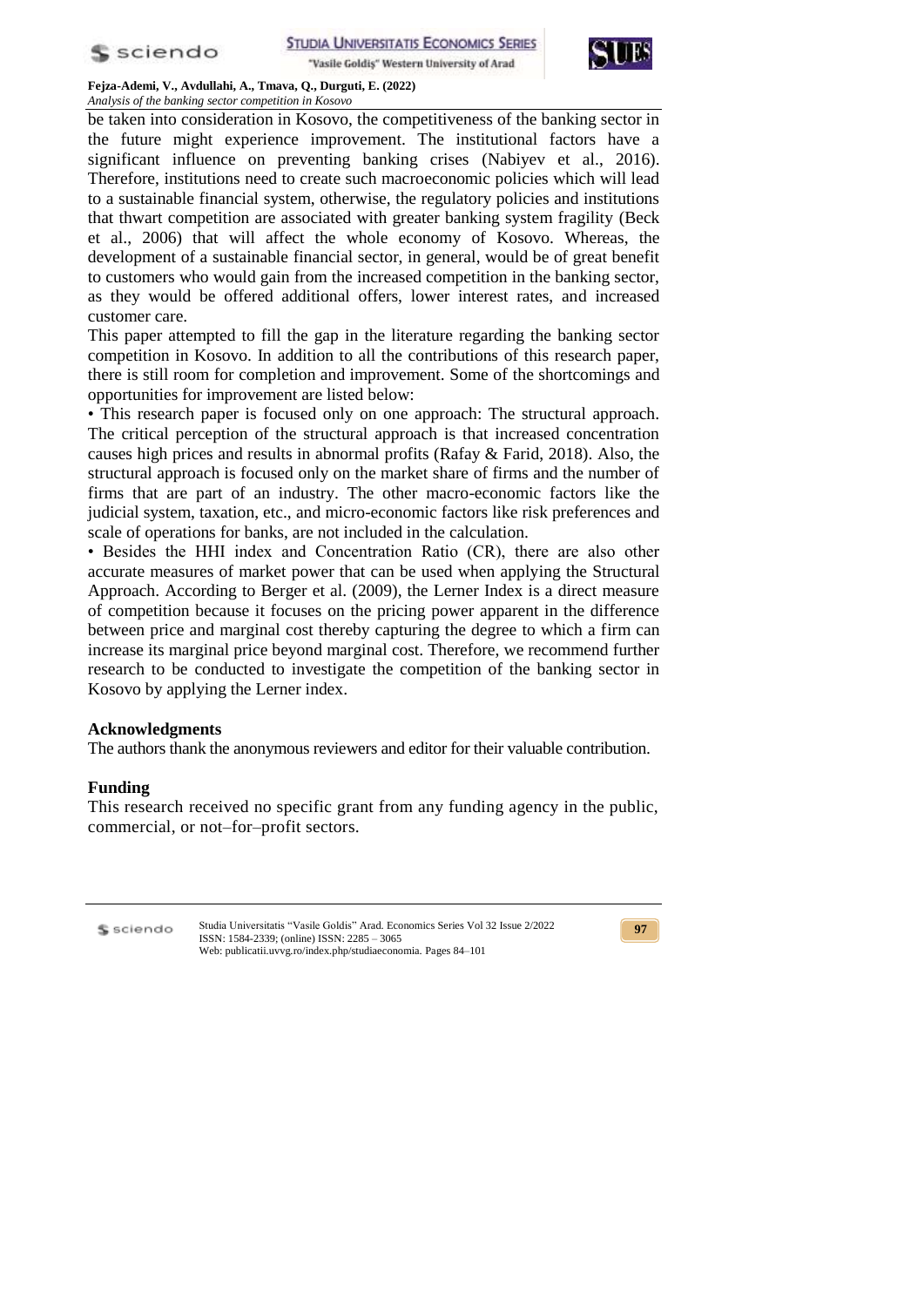



## **Author Contributions**

VFA conceived the study and was responsible for the design, data collection and development of the data analysis. VFA and AA were responsible for the literature review. VFA, AA, QT and ED were responsible for the data interpretation and conclusion section.

### **Disclosure Statement**

The authors have not any competing financial, professional, or personal interests from other parties.

#### **References**

1. Ademosu, A. & Morakinyo, A. (2021), Financial System and SMEs Access to Finance: A Market-oriented Approach. Studia Universitatis Vasile Goldis Arad, Seria Stiinte Economice, 31(3), 21-36.

2. Akomea, S.Y. & Adusei, M. (2013), Bank Recapitalization and Market Concentration in Ghana's Banking Industry: A Herfindahl-Hirschman Index Analysis. Global Journal of Business Research 7(3), 31-45.

3. Alhadeff, D. (1954), Monopoly and Competition in Banking. Barkeley: University of California.

4. Allen, F. & Gale, D. (2000), Comparing Financial Systems. Cambridge and London; MIT press.

5. Allen, F., Gersbach, H., Krahnen, J.P. & Santomero, A.M. (2002), Competition Among Banks: Introduction and Conference Overview. European Finance Review 5, 1-11.

6. Allen, F., Galle, D.M. (2004), Competition and Financial Stability. Journal of Money, Credit, and Banking, 36(3 Part 2), 433-480. doi:DOI: 10.1353/mcb.2004.0038

7. Anzoategui, D., Pería, M.M. & Melecky, M. (2010), Banking Sector Competition in Russia. Policy Research Working Paper 5449; Eastern Europe and Central Asia. The World Bank. Retrieved from https://openknowledge.worldbank.org/bitstream/handle/10986/ 3932/WPS5449.pdf

8. Arben, M. & Toçi, V. (2018), Banking Sector Competition in the Panzar-Rosse Framework and Net Interest Margins: An Empirical Analysis Using the General Method of Moments. Croatian Economic Survey, 20(1), 5-31. doi:10.15179/ces.20.1.1

9. Avdullahi, A. & Fejza, V. (2015), Efficiency Improvement and Quality Initiatives Application in Financial Institutions. Iliria International Review, 5(1), 133-147. doi:10.21113/iir.v5i1.13

10. Baumol, W.J., Panzar, J. C. & Willing, R.D. (1983), Contestable markets: An uprising in the theory of industry structure: Replay. The American Economic Review, 491-496.

11. Beck, T., Demirgüç-Kunt, A. & Levine, R. (2006), Bank concentration, competition, and crises: First results. Journal of Banking & Finance, 36(5), 1581-1603. doi:DOI: 10.1016/j.jbankfin.2005.05.010

12. Beck, T. (2008), Bank competition and financial stability: Friends or Foes? Policy Research Working Paper Series 4656. The World Bank.

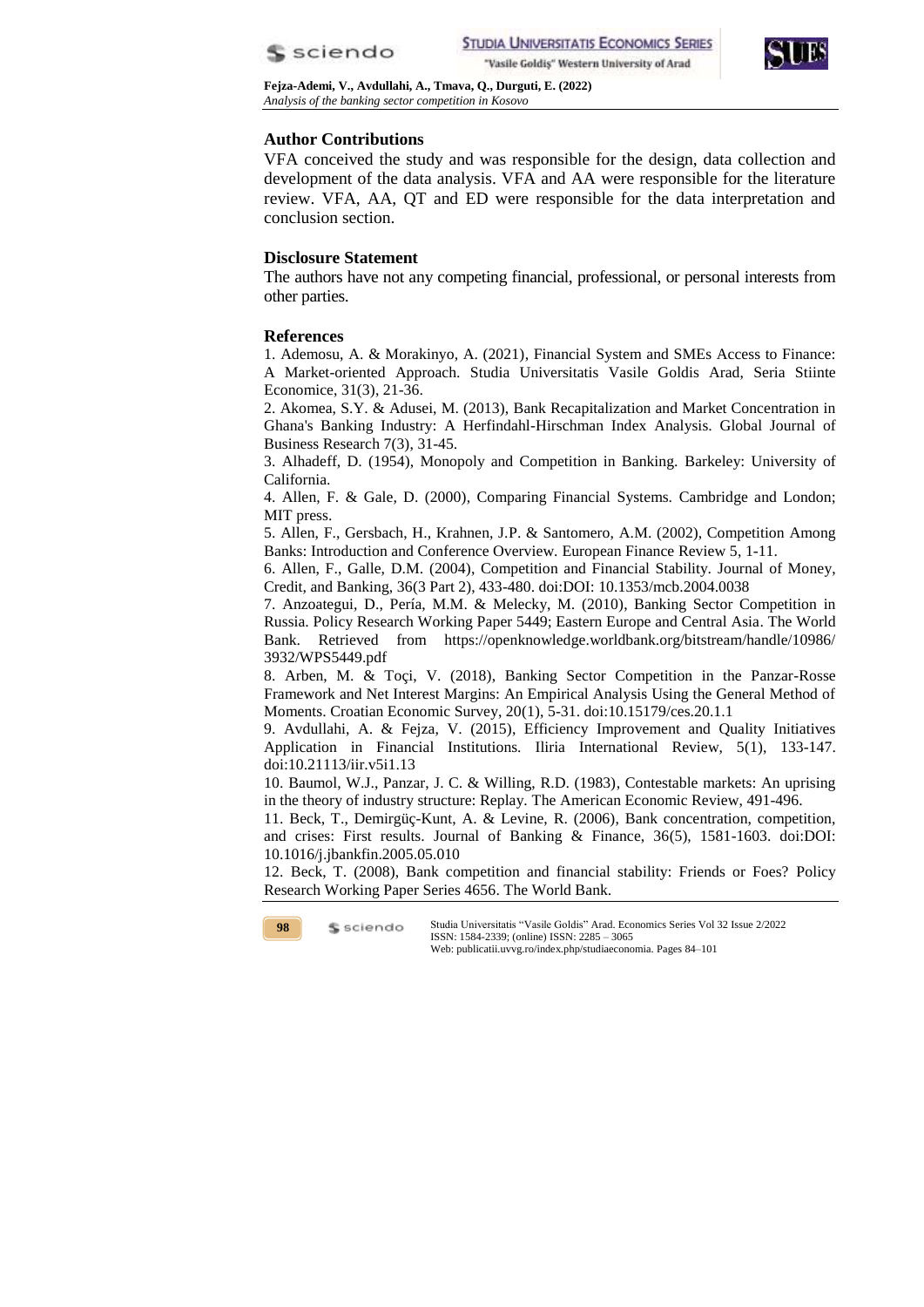



13. Berger, A.N., Klapper, L.F. & Turk-Ariss, R. (2009), Bank Competition and Financial Stability. Journal of Financial Services Research, 35 (2), 99-118.

14. Berger, W.J. & Hannan, T.H. (1989), The price-concentration relationship in banking. Review of Economics and Statistics, 71(2), 291-299.

15. Bhatt, S.J. & Gor, K. (2012), Recent Trends in Marketing Strategy in Banking Sector. Journal of Management and Research, IBMRD.

16. Boyd, H. & De Nicolo, G. (2005), The theory of bank risk-taking and competition revisited. The Journal of Finance, 60(3), 1329-1343. doi:10.1111/j.1540- 6261.2005.00763.x

17. Carletti, E. & Hartmann, P. (2002), Competition and Stability: What's Special About Banking? Working Paper No. 146. European Central Bank.

18. CBK. (2015), Central Bank of Kosovo. Retrieved 2018, from CBK: https://bqkkos.org/?lang=en

19. CBK. (2017), Financial Stability, Number 12. Prishtinë: Central Bank of Kosovo - CBK. Retrieved from https://bqk-kos.org/repository/docs/2017/CBK\_FSR\_12.pdf

20. CBK. (2018), Quarterly Assessment of the Financial System No. 21, Q IV/2017. Prishtina: Central Bank of Kosovo - CBK.

21. Cetorelli, N. (2003), Life-Cycle Dynamics in Industrial Sectors. The Role of Banking Market Structure. SSRN Electronic Journal, 85, 135-148. doi:10.2139/ssrn.367201

22. Cetorelli, N. & Strahan, P. (2006), Finance as a barrier to entry: Bank competition and Industry Structure in Local U.S. Markets. Journal of Finance, 61(1), 437-461. doi:https://doi.org/10.1111/j.1540-6261.2006.00841.x

23. Chaker, M.N. (2015), Consumers' perceptions of banks' country of origin in the UAE. Eurasioan Journal of Economics and Finance, 25-34.

24. Chan, D., Schumacher, D. & Tripe, D. (2007), Bank Competition in New Zealand and Australia. Centre for Financial Studies. Banking and Finance Conference. Melbourne: Centre for Financial Studies.

25. Diallo, A. & Tomek, G. (2015), The Interpretation of the HH-Index Output Value When Used as Mobile Market Competitiveness Indicator. International Journal of Business and Management, Vol. 10, no. 12, 48-53.

26. Durguti, E. (2015), Mbikqyrja Bankare në Stadin Aktual të Zhvillimit në Sistemin Bankar. (Implementimi i Rregullativës së Bazel III dhe Ndikimi i tij në Sistemin Bankar të Kosovës). Tiranë: Universiteti i Tiranës.

27. Durguti, E.A., Krasniqi, H.E. & Krasniqi, D. (2020), Assessing the Performance of Factors Affecting the Profitability of the Banking System: Evidence from Kosovo. European Journal of Sustainable Development, 9(2), 304-314. doi:10.14207/ejsd.2020.v9n2p304

28. Fejza, V., Bajrami, H. & Livoreka, R. (2018), Customer Behavior in Commercial Banks of Kosovo. International Journal of Business and Management, Vol. VI(2), 17-35.

29. Fischer, G. (1968), American Banking Structure. New York: Columbia University Press.

30. Freixas, X. & Rochet, J. (1997), Microeconomics of Banking. Cambridge: MIT Press.

31. Gilbert, R. (1984), Bank Market Structure and Competition: A Survey. Journal of Money, Credit and Banking 16, 617-644.

Studia Universitatis "Vasile Goldis" Arad. Economics Series Vol 32 Issue 2/2022 S sciendo ISSN: 1584-2339; (online) ISSN: 2285 – 3065 Web: publicatii.uvvg.ro/index.php/studiaeconomia. Pages 84–101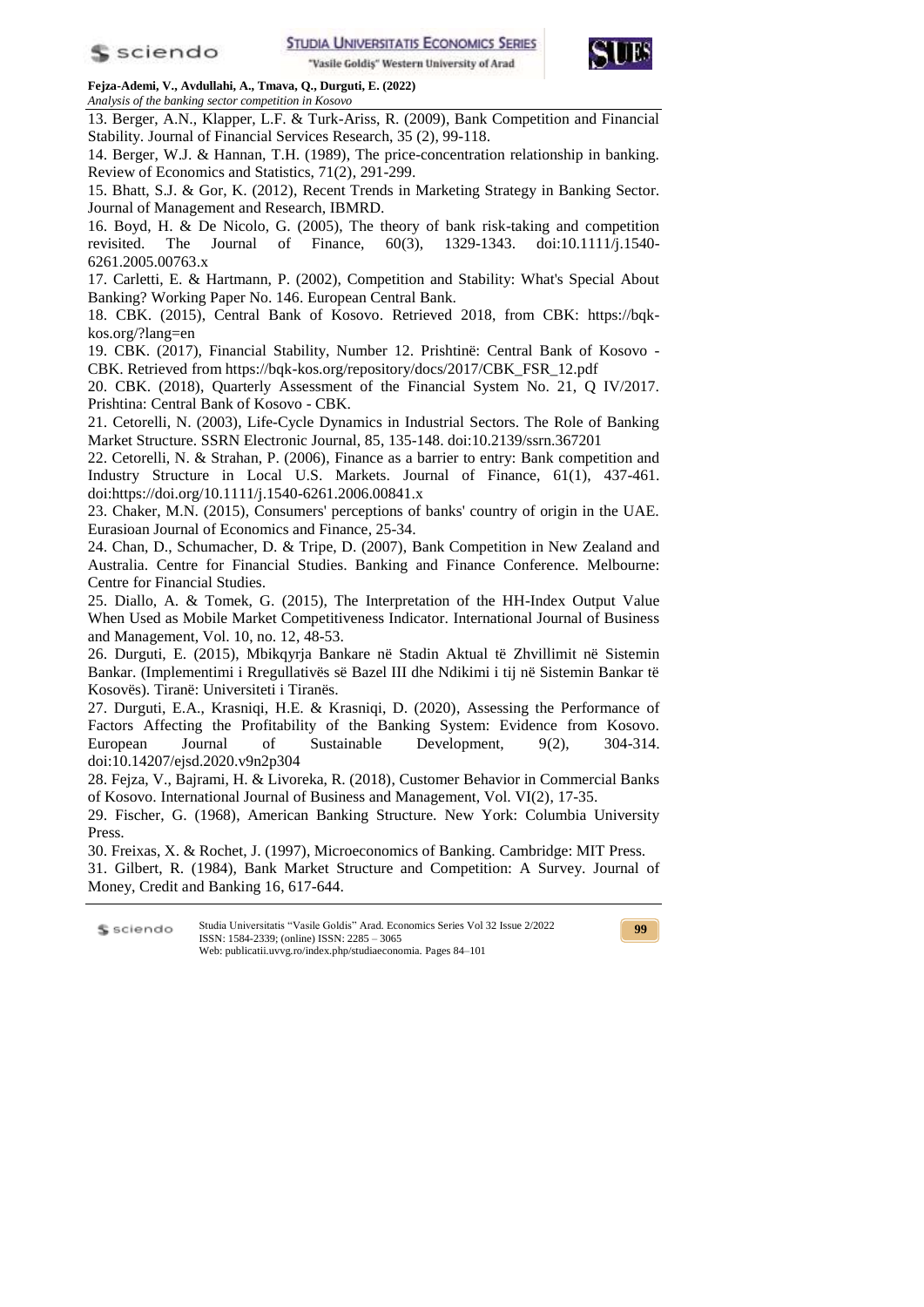



32. Giron, A., Meireles, M. & Reyes, A. (2019), Banking Concentration and Financial Reorganization: Greece, Portugal, and Spain in the post-crisis period. PSL Quarterly Review, Vol. 72, no. 291, 259-277.

33. Hannan, T.H. (1991), Bank commercial loan markets and the role of market structure: Evidence from surveys of commercial lending. Journal of Banking & Finance, 15(1), 133- 149.

34. Hellmann, T.F., Murdock, K.C. & Stiglitz, J.E. (2000), Liberalization, moral hazard in banking and prudential regulation: Are capital controls enough? American, 90(1), 147-165. doi:10.1257/aer.90.1.147

35. Hirschman, A.O. (1964), The Paternity of an Index. The American Economic Review.

36. Hyz, A. (2020), State of Greek banking sector. In A. Hyz, SME Finance and the Economic Crisis. Routledge.

37. Iveta, R. (2012), Market Power in the Czech Banking Sector. Journal of Competitiveness, Vol. 4, Issue 1, 143-155.

38. Jensen, M. & Meckling, W. (1976), Theory of the Firm: Managerial Behavior, Agency Costs and Ownership Structure. Journal of Financial Economics, 3, 305-360.

39. King, R. & Levine, R. (1993), Finance and Growth: Schumpeter Might Be Right. Quarterly Journal of Economics 108, 717-737.

40. Krasniqi, F.X. (2018), Strukturat e Tregut. Prishtinë: Instituti i Financave të Kosovës - IFK.

41. Levin, D. (1990), Horizontal Mergers: The 50 Percent Benchmark. The American Economic Review 80(5), 1238-1245.

42. Levine, R. (1997), Financial Development and Economic Growth: Views and Agenda. Journal of Economic Literature 35, 688-726.

43. Lijesen, M.G., Nijkamp, P. & Rietveld, P. (2002), Measuring Competition in Civil Aviation. Journal of Air Transport Management, Vol. 8, 189-197.

44. Lijesin, M.G., Nijkamp, P. & Rietveld, P. (2002), Measuring Competition in Civil Aviation. Journal of Air Transport Management, Vol. 8, 189-197.

45. Lleshi, S. & Lani, L. (2017), Effects of a Quality Management System on the Financial Performance in Banking Sector: Case Study Kosovo. European Journal Of Multidisciplinary Studies, 2(2), 67-75. doi:10.26417/ejms.v2i2.67-75

46. Mastromatteo, G. & Esposito, L. (2016), Minsky at Basel: A Global Cap to Build an Effective Postcrisis Banking Supervision Framework. Levi Economic Institute Working Paper, no. 875. Annandale-on-Hudson (NY): Levy Economics Institute of Bard College.

47. Mishkin, F.S. (1999), Financial Consolidation: Dangers and Opportunities. Journal of Banking and Finance, 23, 675-691. doi: DOI 10.3386/w6655

48. Mustafa, A. & Toçi, V. (2018b), Banking Sector Competition in the Panzar-Rosse Framework and Net Interest Margins: An Empirical Analysis Using the General Method of Moments. Croatian Economic Survey, 20(1), 5-36. doi:10.15179/ces.20.1.1

49. Mustafa, A. & Toçi, V. (2018a), The Impact of Banking Sector Competition on Banks' Risk-taking in Transition Economies of Central And South-Eastern Europe. South East European Journal of Economics and Business, Vol 13 (1), 31-42. doi:10.2478/jeb-2018- 0004